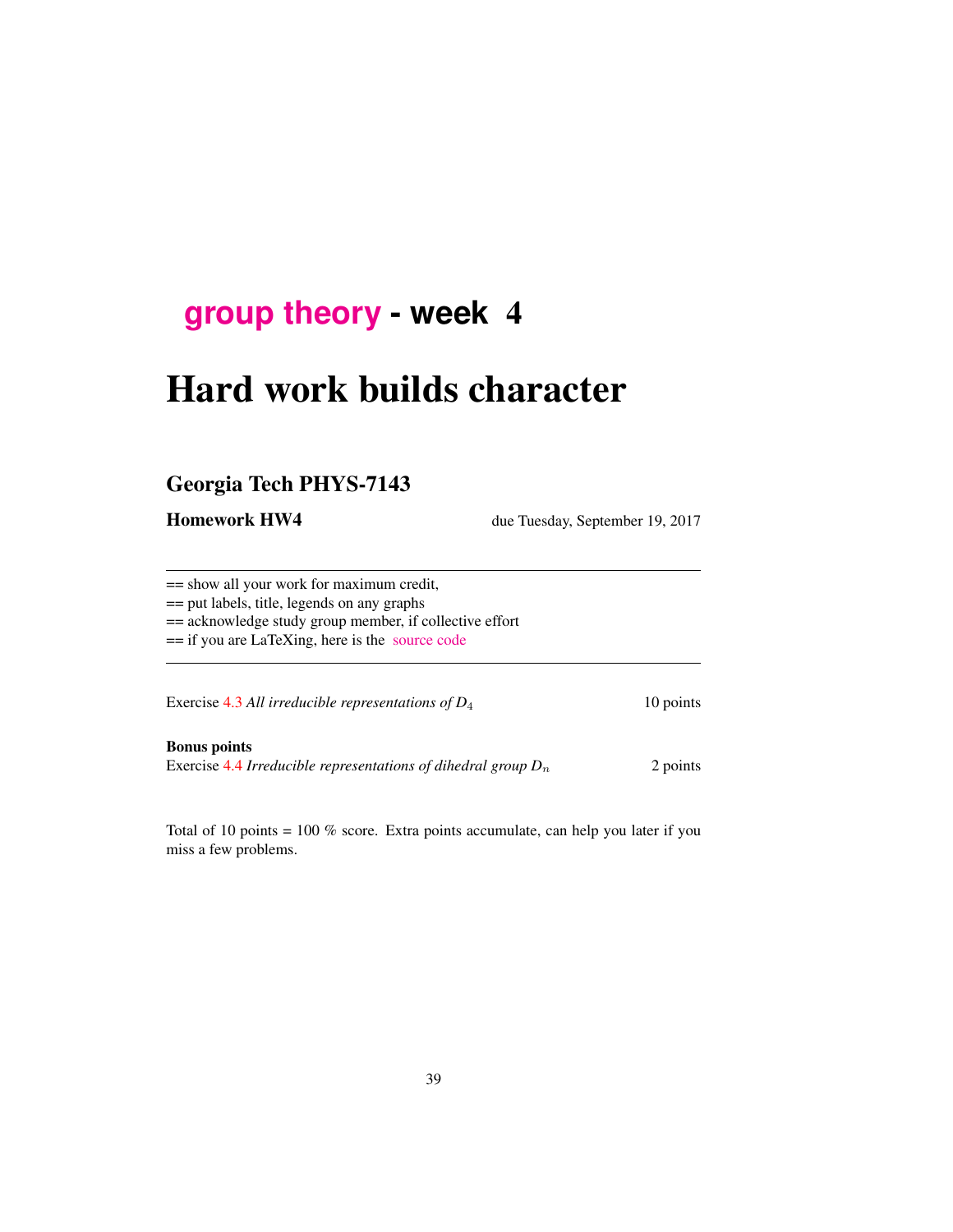#### 2017-09-12 Tropic Depression [Irma](https://characterdesignandbranding.wordpress.com/2015/10/22/why-do-the-japanese-love-irma/) Lecture 7

## Character orthogonality theorem

Please study by yourself the Dresselhaus [1] [\(click here\)](http://chaosbook.org/library/Dresselhaus07.pdf) sects. 2.7 "Wonderful Orthogonality Theorem," 2.8 "Representations and vector spaces," 3.1 "Definition of Character" and 3.2 "Characters and Class." Tinkham [4] covers the same material in Chapter 3 *Theory of Group Representations* in a more compact way.

If you have any questions you would like discussed in the class, please email them to Predrag by Thursday morning.

### 2017-09-14 Predrag Lecture 8

## Hard work builds character

Complete Dresselhaus *et al.* [1] [\(click here\)](http://chaosbook.org/library/Dresselhaus07.pdf) sects. 3.3 "Wonderful Orthogonality Theorem for Characters" to 3.8 "Setting up Character Tables". This material is also covered in Tinkham [4] Chapter 3 *Theory of Group Representations*.

## 4.1 Literature

I enjoyed reading Mathews and Walker [3] Chap. 16 *Introduction to groups*. You can download it from [here.](https://www.scribd.com/doc/225369262/Mathematical-Methods-of-Physics-2nd-Edition-Mathews-Walker) Goldbart writes that the book is "based on lectures by Richard Feynman at Cornell University." Very clever. Try working through the example of fig. 16.2: it is very cute, you get explicit eigenmodes from group theory alone. The main message is that if you think things through first, you never have to go through using explicit form of representation matrices - thinking in terms of invariants, like characters, will get you there much faster.

You might find Gutkin notes useful:

[Lect. 4](http://birdtracks.eu/courses/PHYS-7143-17/groups.pdf) *Representation Theory II*, up to Sect. 4.5 *Three types of representations*: Character tables. Dual character orthogonality. Regular Representation. Indicators for real, pseudo-real and complex representations. See example 4.1 "Irreps for quaternion multiplication table."

[Lect. 5](http://birdtracks.eu/courses/PHYS-7143-17/groups.pdf) *Applications I. Vibration modes* go through Wigner's theorem,  $C_n$  symmetry and  $D_3$  symmetry. Study Example 5.1.  $C_n$  symmetry. More quantum mechanics applications follow in

[Lect. 6](http://birdtracks.eu/courses/PHYS-7143-17/groups.pdf) *Applications II. Quantum Mechanics*, Sect. *2. Perturbation theory*.

Does the proof in the [Lect. 4](http://birdtracks.eu/courses/PHYS-7143-17/groups.pdf) *Representation Theory II Appendix* that the number of irreps equals the number of classes make sense to you? For an easy argument, see Vedensky [Theorem 5.2](http://www.cmth.ph.ic.ac.uk/people/d.vvedensky/groups/Chapter5.pdf) *The number of irreducible representations of a group is equal to the number of conjugacy classes of that group.* For a proof, work though Murnaghan [Theorem 7.](http://www.math.toronto.edu/murnaghan/courses/mat445/ch2.pdf) If you prefer a proof that your professor cannot understand, [click here.](http://mathoverflow.net/questions/102879/bijection-between-irreducible-representations-and-conjugacy-classes-of-finite-gr)

**Example** 4.1. *Quaternions: Quaternion multiplication table is*

 $\{\pm 1, \pm i, \pm j, \pm k\}$   $i^2 = j^2 = k^2$ ;  $ij = k$ .

PHYS-7143-17 week4 2017-09-11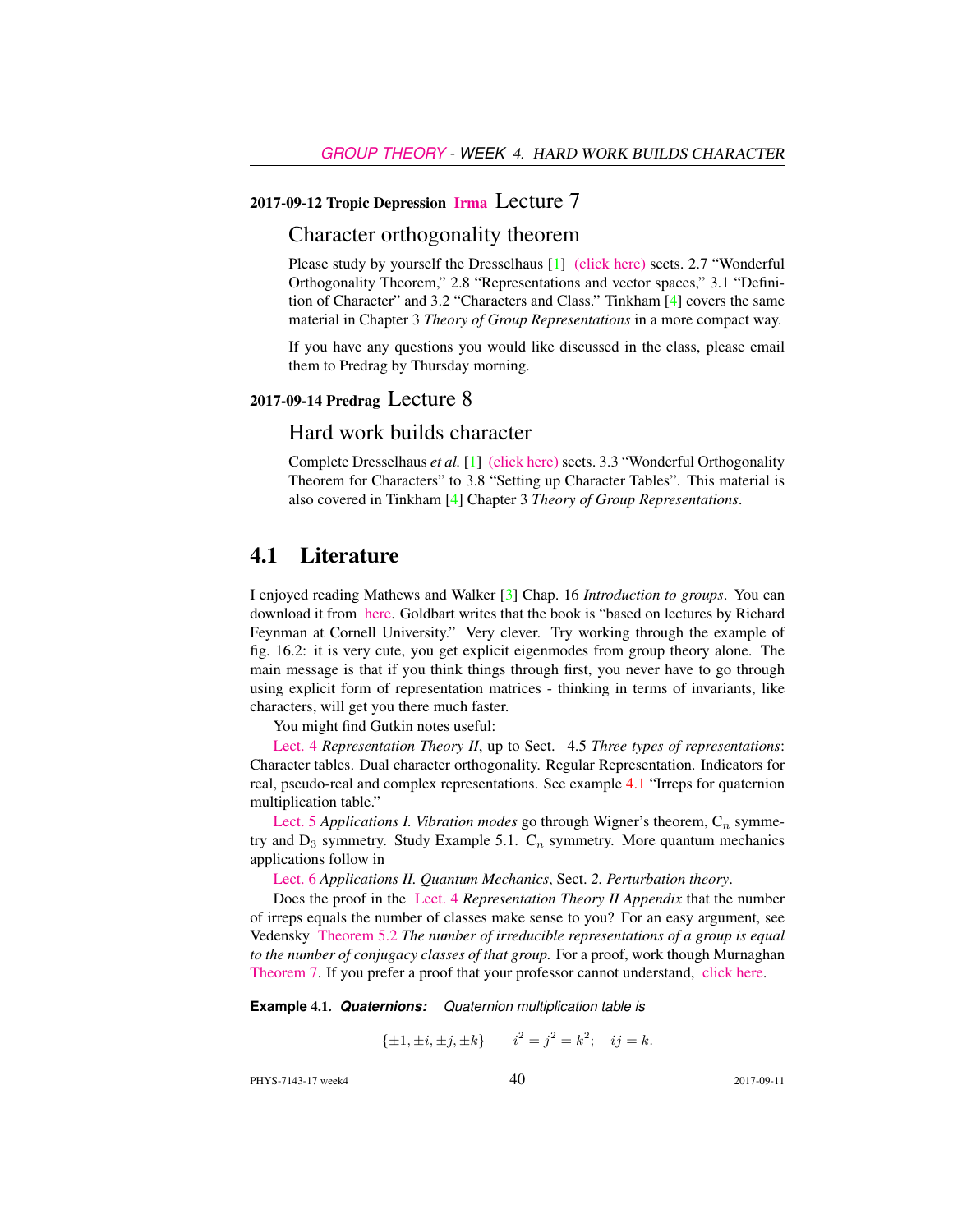*This group has five conjugate classes:*

$$
\{1\}, \{-1\}, \{\pm i\}, \{\pm j\}, \{\pm k\}.
$$

*The only possible solution for the equation*  $\sum_{i=1}^{5} m_i^2 = 8$  *is*  $m_i = 1, i = 1, \ldots 4, m_5 = 2$ *. In addition to fully symmetric representation, the other three one-dimensional representations are easy to find:*  $\chi(1) = 1, \chi(-1) = 1$ , while  $\chi(i) = -1, \chi(j) = -1, \chi(k) = 1$ ;  $\chi(i) = -1, \chi(k) = -1, \chi(j) = 1$  or  $\chi(k) = -1, \chi(j) = -1, \chi(i) = 1$ . The two*dimensional representation can be find by the orthogonality relation:*

$$
2 + \chi(-1) \pm \chi(k) \pm \chi(i) \pm \chi(j) = 0, \implies \chi(-1) = -2, \chi(k) = \chi(i) = \chi(j) = 0.
$$

*Since the indicator equals*

$$
Ind = (2\chi(1) + 6\chi(-1))/8 = -1,
$$

*the last representation is pseudo-real. Note that this representation can be realized using Pauli matrices:*

$$
\{\pm I, \pm \sigma_x, \pm \sigma_y, \pm \sigma_z\}.
$$

## References

- [1] M. S. Dresselhaus, G. Dresselhaus, and A. Jorio, *[Group Theory: Application to](http://dx.doi.org/10.1007/978-3-540-32899-5) [the Physics of Condensed Matter](http://dx.doi.org/10.1007/978-3-540-32899-5)* (Springer, New York, 2007).
- [2] L. Landau and E. Lifshitz, *[Quantum Mechanics: Non-Relativistic Theory](https://archive.org/search.php?query=creator%3A%22L.D.+Landau+%26+E.M.+Lifshitz%22)* (Pergamon Press, Oxford, 1959).
- [3] J. Mathews and R. L. Walker, *[Mathematical Methods of Physics](http://dx.doi.org/10.2307/2316002)* (W. A. Benjamin, Reading, MA, 1970).
- [4] M. Tinkham, *[Group Theory and Quantum Mechanics](http://dx.doi.org/10.1016/c2013-0-01646-5)* (Dover, New York, 2003).

# **Exercises**

- 4.1. **Characters of D**<sub>3</sub>. (continued from exercise 2.4) D<sub>3</sub>  $\cong$  C<sub>3v</sub>, the group of symmetries of an equilateral triangle: has three irreducible representations, two one-dimensional and the other one of multiplicity 2.
	- (a) All finite discrete groups are isomorphic to a permutation group or one of its subgroups, and elements of the permutation group can be expressed as cycles. Express the elements of the group  $D_3$  as cycles. For example, one of the rotations is (123), meaning that vertex 1 maps to 2,  $2 \rightarrow 3$ , and  $3 \rightarrow 1$ .
	- (b) Use your representation from exercise  $2.4$  to compute the  $D_3$  character table.
	- (c) Use a more elegant method from the group-theory literature to verify your  $D_3$  character table.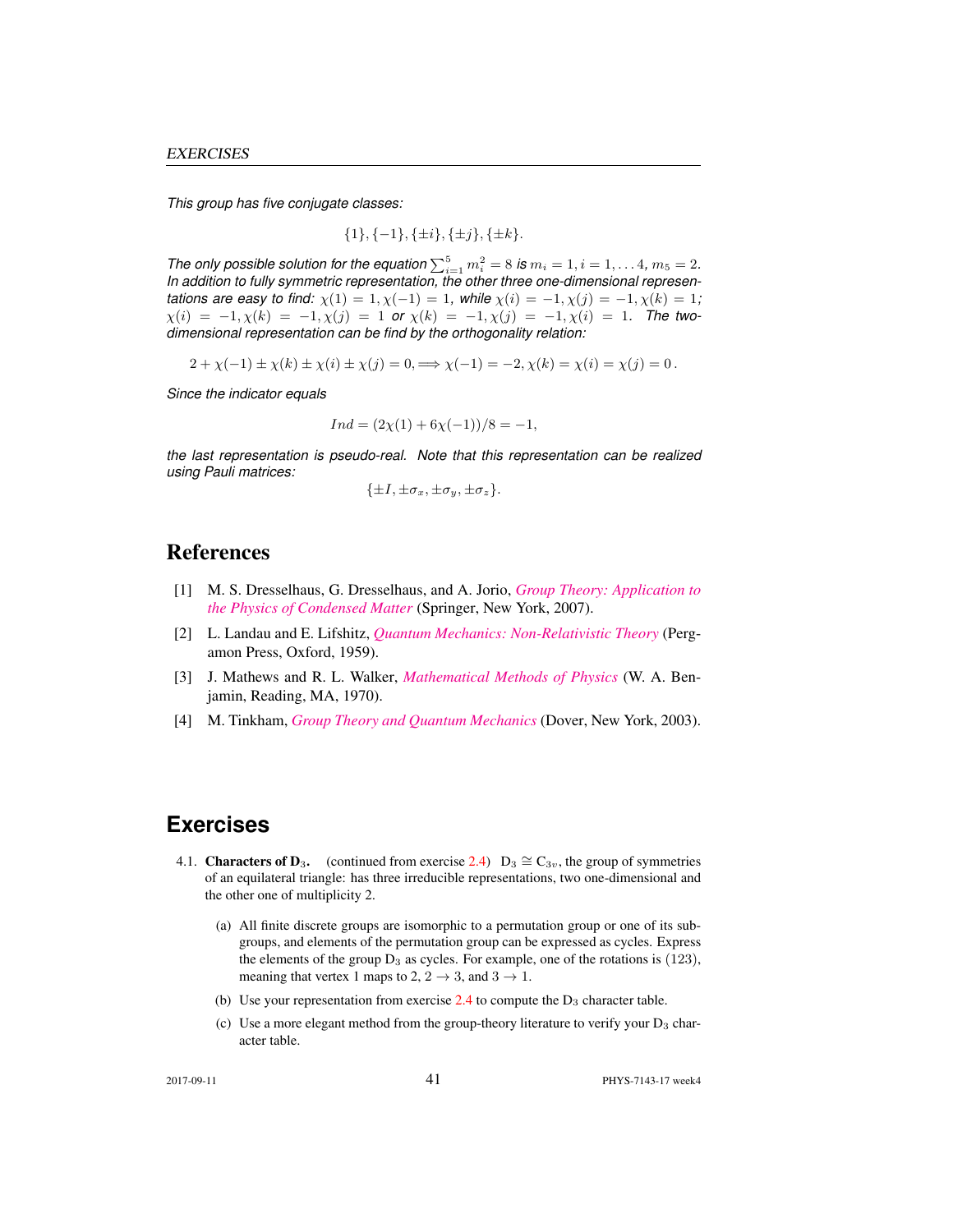- (d) Two  $D_3$  irreducible representations are one dimensional and the third one of multiplicity 2 is formed by  $[2 \times 2]$  matrices. Find the matrices for all six group elements in this representation.
- 4.2. Decompose a representation of  $S_3$ . Consider a reducible representation  $D(g)$ , i.e., a representation of group element  $g$  that after a suitable similarity transformation takes form

$$
D(g) = \begin{pmatrix} D^{(a)}(g) & 0 & 0 & 0 \\ 0 & D^{(b)}(g) & 0 & 0 \\ 0 & 0 & D^{(c)}(g) & 0 \\ 0 & 0 & 0 & \ddots \end{pmatrix},
$$

with character for class  $C$  given by

$$
\chi(\mathcal{C})=c_a\,\chi^{(a)}(\mathcal{C})+c_b\,\chi^{(b)}(\mathcal{C})+c_c\,\chi^{(c)}(\mathcal{C})+\cdots,
$$

where  $c_a$ , the multiplicity of the *a*th irreducible representation (colloquially called "irrep"), is determined by the character orthonormality relations,

$$
c_a = \overline{\chi^{(a)*} \chi} = \frac{1}{h} \sum_{k}^{class} N_k \chi^{(a)}(\mathcal{C}_k^{-1}) \chi(\mathcal{C}_k).
$$
 (4.1)

Knowing characters is all that is needed to figure out what any reducible representation decomposes into!

As an example, let's work out the reduction of the matrix representation of  $S_3$  permutations. The identity element acting on three objects [a b c] is a  $3 \times 3$  identity matrix,

$$
D(E) = \begin{pmatrix} 1 & 0 & 0 \\ 0 & 1 & 0 \\ 0 & 0 & 1 \end{pmatrix}
$$

Transposing the first and second object yields  $[b \, a \, c]$ , represented by the matrix

$$
D(A) = \begin{pmatrix} 0 & 1 & 0 \\ 1 & 0 & 0 \\ 0 & 0 & 1 \end{pmatrix}
$$

since

$$
\begin{pmatrix} 0 & 1 & 0 \ 1 & 0 & 0 \ 0 & 0 & 1 \end{pmatrix} \begin{pmatrix} a \\ b \\ c \end{pmatrix} = \begin{pmatrix} b \\ a \\ c \end{pmatrix}
$$

- 1. Find all six matrices for this representation.
- 2. Split this representation into its conjugacy classes.
- 3. Evaluate the characters  $\chi(C_j)$  for this representation.
- 4. Determine multiplicities  $c_a$  of irreps contained in this representation.
- 5. (bonus) Construct explicitly all irreps.
- 6. (bonus) Explain whether any irreps are missing in this decomposition, and why.
- 4.3. All irreducible representations of  $D_4$ . Dihedral group  $D_4$ , the symmetry group of a square, consists of 8 elements: identity, rotations by  $\pi/2$ ,  $\pi$ ,  $3\pi/2$ , and 4 reflections across symmetry axes:  $D_4 = \langle g, \sigma | g^4 = \sigma^2 = e, g\sigma = \sigma g^3 \rangle$

PHYS-7143-17 week4 2017-09-11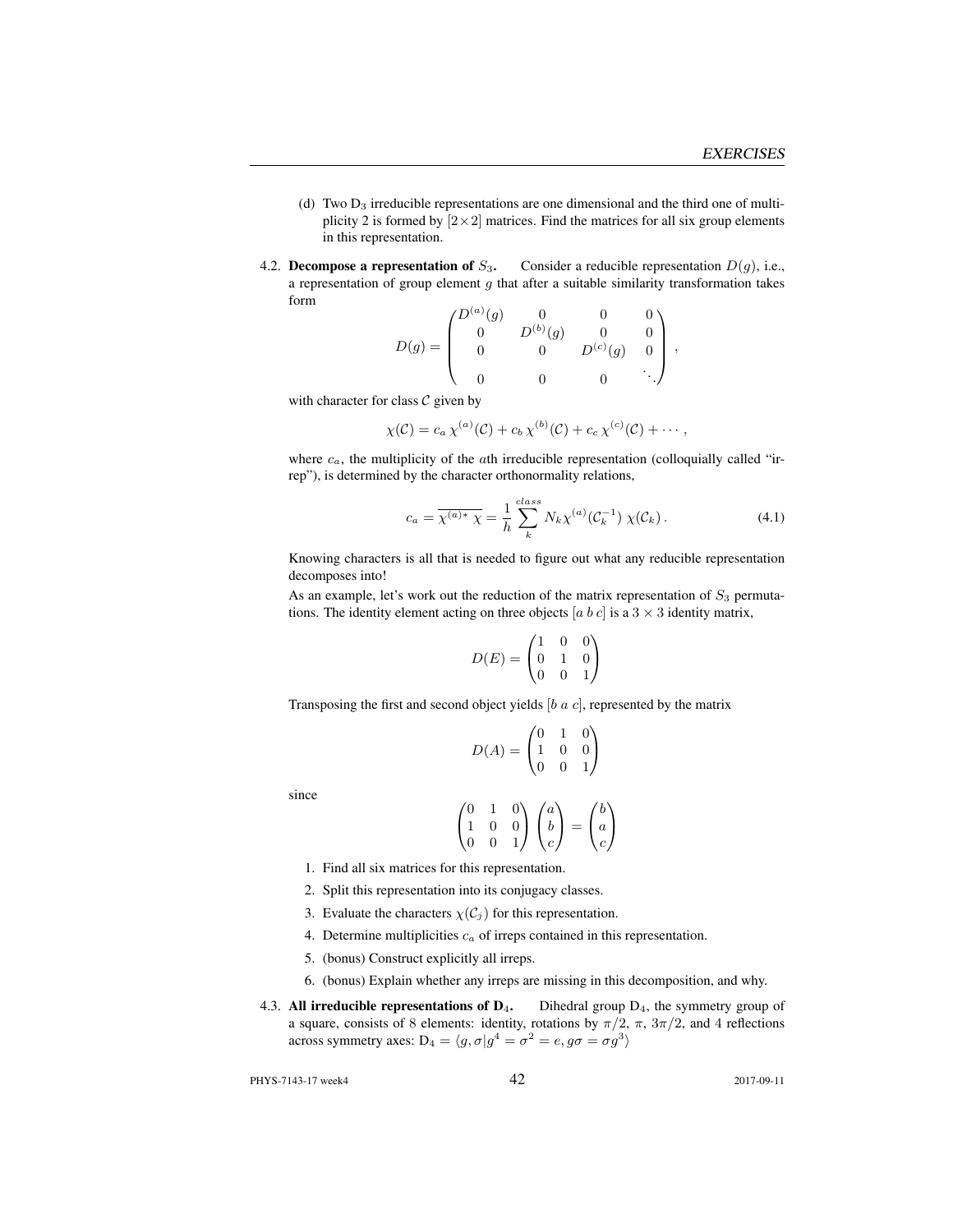- (a) Find all conjugacy classes.
- (b) Determine the dimensions of irreducible representations using the relationship

$$
\sum_{i} d_i^2 = |G|,\t\t(4.2)
$$

where  $d_i$  is the dimension of *i*th irreducible representation.

- (c) Determine the remaining items of the character table.
- (d) Compare with the character table of quaternions, example 4.1. Are they the same or different?
- (e) Determine the indicators for all irreps of D4. Are they the same as for the irreps of the quaternion group?

If you are at loss how to proceed, take a look at Landau and Lifschitz [2] *Vol.3: Quantum Mechanics*

(Boris Gutkin)

#### 4.4. Irreducible representations of dihedral group  $D_n$ .

- (a) Determine the dimensions of all irreps of dihedral group  $D_n$ , n odd.
- (b) Determine the dimensions of all irreps of dihedral group  $D_n$ , n even.

This exercise is meant to be easy - guess the answer from the irreps dimension sum rule  $(4.2)$ , and what you already know about  $D_1$ ,  $D_3$  and  $D_4$ . Working out also  $D_2$  case (cut a disk into two equal halves) might be helpful. A more serious attempt would require counting conjugacy classes first. This exercise might help you later, when you are looking at irreps of the orthogonal groups  $O(n)$ ; turns out they are different for n odd or even  $n$ , and that has physical consequences: what you learn by working out a problem in  $2$ dimensions might be misleading for working it out in 3 dimensions.

#### 4.5. Perturbation of  $T_d$  symmetry.

A non-relativistic charged particle moves in an infinite bound potential  $V(x)$  with  $T<sub>d</sub>$ symmetry. Consult exercise 5.1 *Vibration Modes of* CH<sup>4</sup> for the character table and other  $T_d$  details.

(a) What are the degeneracies of the quantum energy levels? How often do they appear relative to each other (i.e., what is the level density)?

A weak constant electric field is now added now along one of the  $2\pi/3$  rotation axes, splitting energy levels into multiplets.

- (b) What is the symmetry group of the system now?
- (c) How are the levels of the original system split? What are the new degeneracies?

(Boris Gutkin)

#### 4.6. Two particles in a potential.

Two distinguishable particles of the same mass move in a 2-dimensional potential  $V(r)$ having  $D_4$  symmetry. In addition they interact with each other with the term  $\lambda W(|r_1 - r_2|)$  $r_2$ .

- (a) What is the symmetry group of the Hamiltonian if  $\lambda = 0$ ? If  $\lambda \neq 0$ ?.
- (b) What are the degeneracies of the energy levels if  $\lambda = 0$ ?

2017-09-11 43 PHYS-7143-17 week4